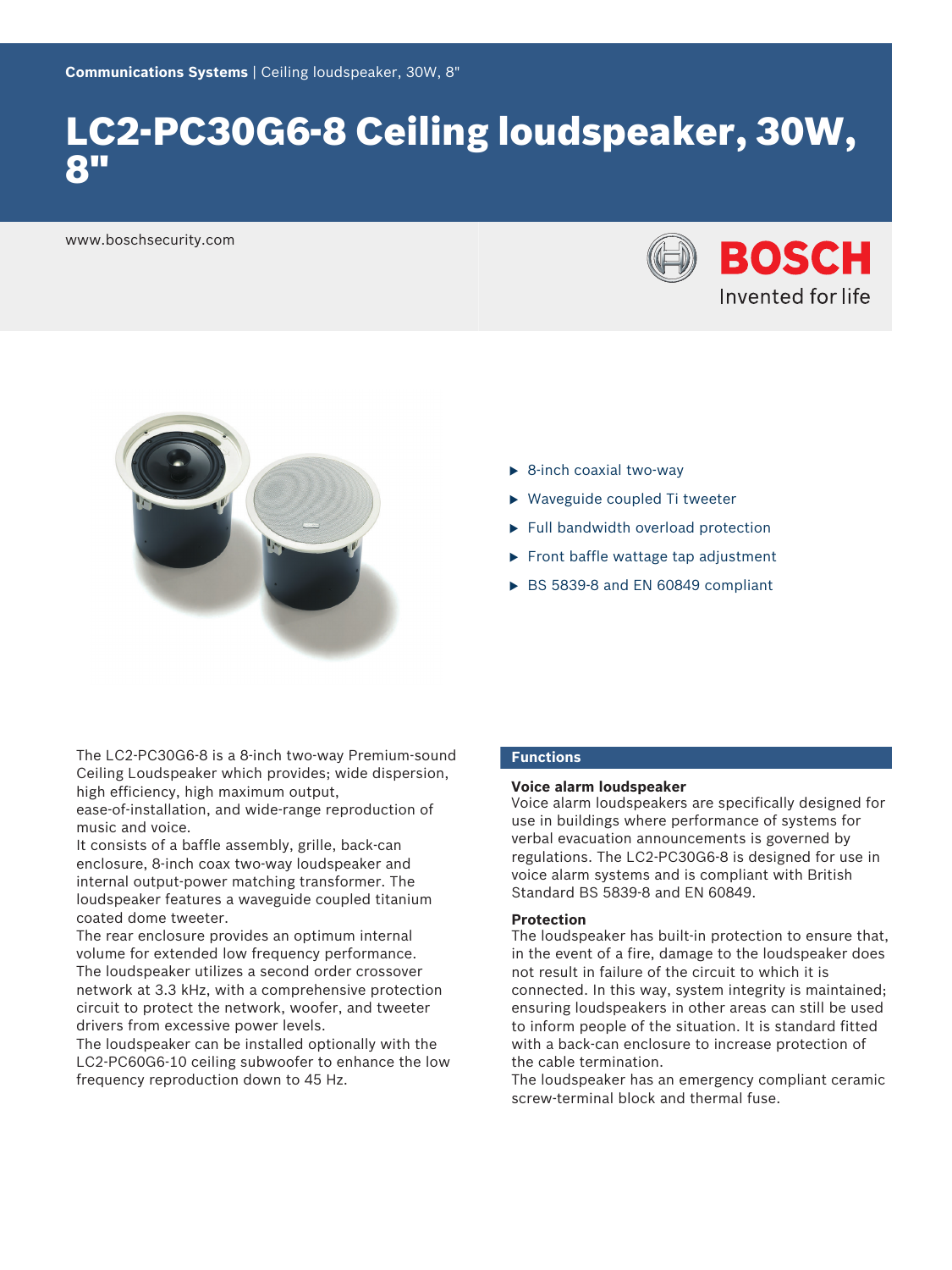# **Certifications and approvals**

All Bosch loudspeakers are designed to withstand operating at their rated power for 100 continuous hours in accordance with IEC 268‑5 Power Handling Capacity (PHC) standards. Bosch has also developed the Simulated Acoustical Feedback Exposure (SAFE) test to demonstrate that they can withstand two times their rated power for short durations. This ensures improved reliability under extreme conditions, leading to higher customer satisfaction, longer operating life, and lessens the chance of failure or performance deterioration.

| Safety    |                                            | according to EN 60065             |
|-----------|--------------------------------------------|-----------------------------------|
| Emergency |                                            | according to BS 5839-8 / EN 60849 |
|           |                                            |                                   |
| Region    | <b>Regulatory compliance/quality marks</b> |                                   |
| Europe    | CF.                                        |                                   |

# **Installation/configuration notes**

# **Mounting**

The loudspeaker is secured in ceilings using four integral toggle anchors, and has been designed to work together in a wide range of different ceiling constructions. A tile bridge / C-ring is included for safe suspension in a drop ceiling that uses mineral wool, or other fiber-based ceiling tiles from 4 to 25 mm (0.16 to 1.0 in.) thick.

A circular template for marking a 272 mm (10.75 in.) diameter hole is included with the loudspeaker.

### **Power setting**

The unit has a three‑way emergency compliant ceramic terminal block with screw connections (including earth) suitable for loop-through wiring. Four 100 V, and five 70 V, primary taps are provided on the matching transformer to allow selection of nominal full-power, half-power, quarter-power, eighth-power radiation (in 3 dB steps) and eight ohm. Selection is done via a convenient switch on the front baffle.







*Dimensions in Inch / [mm]*



*Circuit diagram (1: Passive Limiter, 2: Low Pass Filter, 3: High Pass Filter, 4: Thermal fuse)*

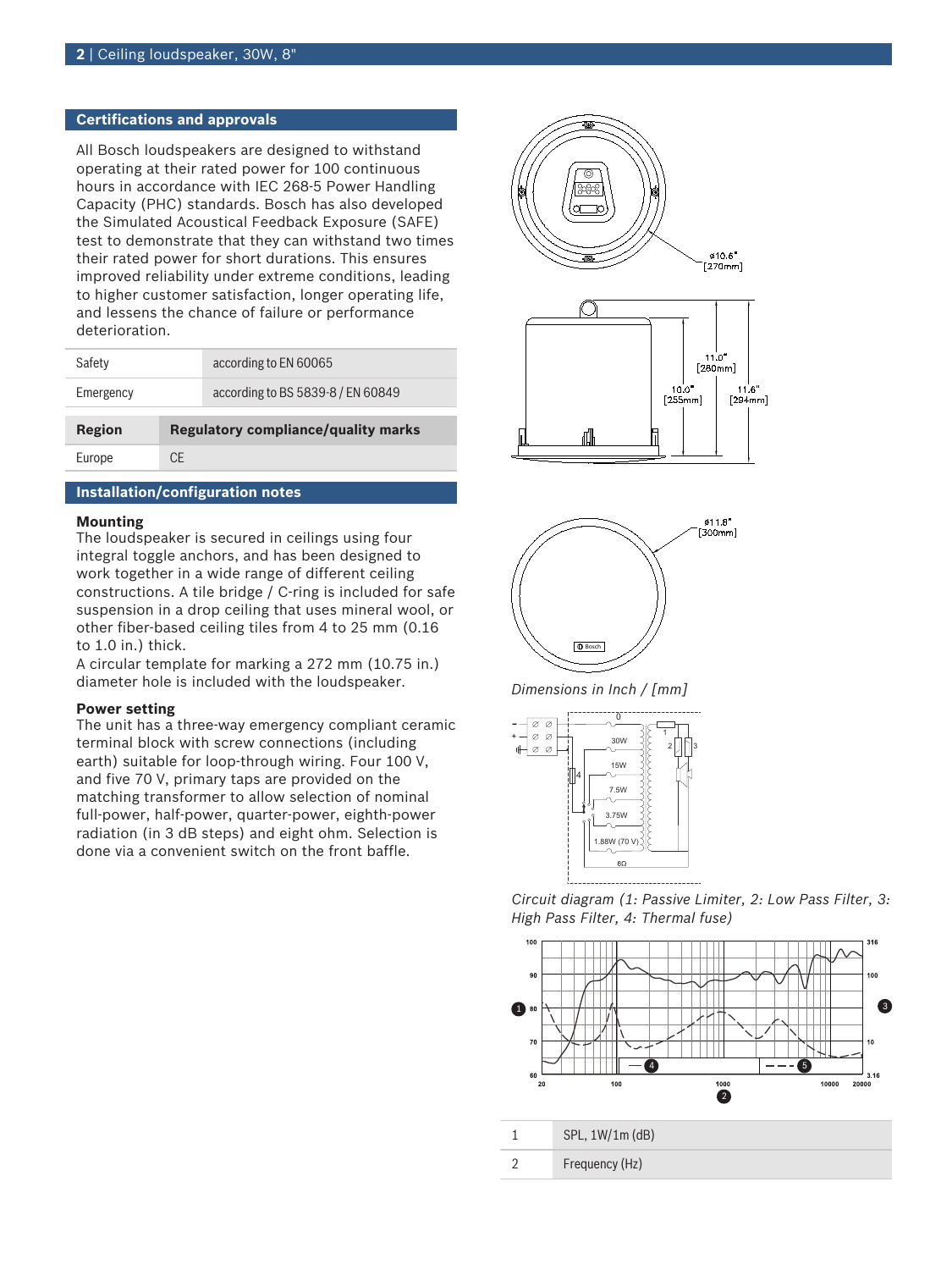|                    | Impedance (Ohms)               |  |
|--------------------|--------------------------------|--|
|                    | Frequency Response, half space |  |
| ხ                  | Impedance                      |  |
| Frequency response |                                |  |



|            | -6dB Beamwidth (degrees) |  |  |  |
|------------|--------------------------|--|--|--|
| 2          | Frequency (Hz)           |  |  |  |
| 3          | Horizontal               |  |  |  |
|            | Vertical                 |  |  |  |
| Beam width |                          |  |  |  |
| 30         | 1000                     |  |  |  |



|               | Directivity Index (DI), dB |  |
|---------------|----------------------------|--|
| $\mathcal{D}$ | Frequency (Hz)             |  |
| 3             | Directivity Factor (Q)     |  |
| Directivity   |                            |  |

# **Parts included**

| <b>Quantity</b> | <b>Component</b>                               |
|-----------------|------------------------------------------------|
| 2               | LC2-PC30G6-8 Premium-sound Ceiling Loudspeaker |
|                 | 272 mm (10.75 in.) circular cut-out template   |
| 2               | Tile bridge / C-ring                           |
|                 | Paint shield                                   |
|                 | Installation instruction                       |

# **Technical specifications**

# **Electrical**

| Maximum power                                      | 75W                                            |
|----------------------------------------------------|------------------------------------------------|
| Rated power                                        | 30 / 15 / 7.5 / 3.75 W (1.88 W only,<br>70 V). |
| Sound pressure level<br>at 30 W / 1 W (1 kHz, 1 m) | 106/91 dB (SPL)                                |
| Effective frequency range<br>$(-10 dB)$            | 50 Hz to 20 kHz                                |
| Coverage (conical)                                 | $110^\circ$                                    |
| Rated voltage                                      | 70 V or 100 V                                  |
| Rated impedance                                    | 167 or 333 or 8 ohm                            |
| LF transducer                                      | 200 mm (8 in.) Polypropylene cone              |
| HF transducer                                      | 25 mm (1 in.) Ti Mylar laminate                |
| Connector                                          | 3-pole ceramic screw terminal block            |
| <b>Mechanical</b>                                  |                                                |
| Diameter                                           | $300 \text{ mm} (11.8 \text{ in})$             |
| Maximum depth                                      | 255 mm (10 in)                                 |
| Ceiling thickness                                  | 4 to 25 mm (0.16 to 1.00 in.)                  |
| Mounting cut-out                                   | $272 + 5$ mm $(10.75 + 0.20$ in.)              |
| <b>Material</b>                                    |                                                |
| <b>Baffle</b>                                      | ABS (UL94V0)                                   |
| Back-can                                           | Zinc-plated steel                              |
| Grille                                             | Powder coated steel                            |
| Weight                                             | 5 kg (11 lb)                                   |
| Color                                              | White (RAL 9010)                               |
| <b>Environmental</b>                               |                                                |
| Operating temperature                              | -25 °C to +55 °C (-13 °F to +131 °F)           |
| Storage and transport<br>temperature               | -40 °C to +70 °C (-40 °F to +158 °F)           |
| Relative humidity                                  | < 95%                                          |
| <b>Ordering information</b>                        |                                                |

# **Ceiling loudspeaker, 30W, 8"**

Ceiling loudspeaker 30 W, circular, metal grille, integrated metal back-cover, 8-inch coax (two-way system) driver, 3-way ceramic screw terminal block, supplied with tile bridge/C-ring, white RAL 9010 (set of 2 pieces). Order number **LC2-PC30G6-8**